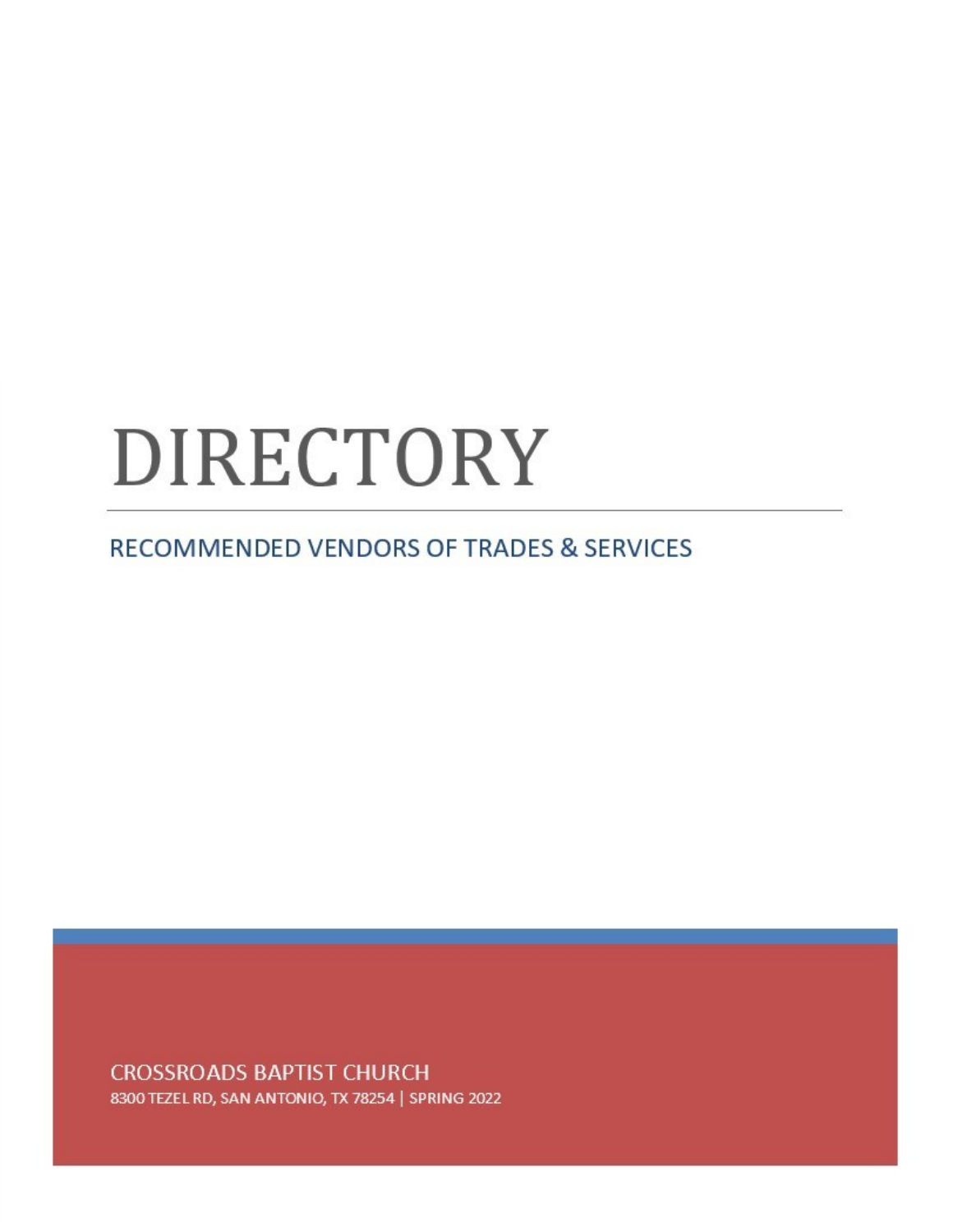#### TABLE OF CONTENTS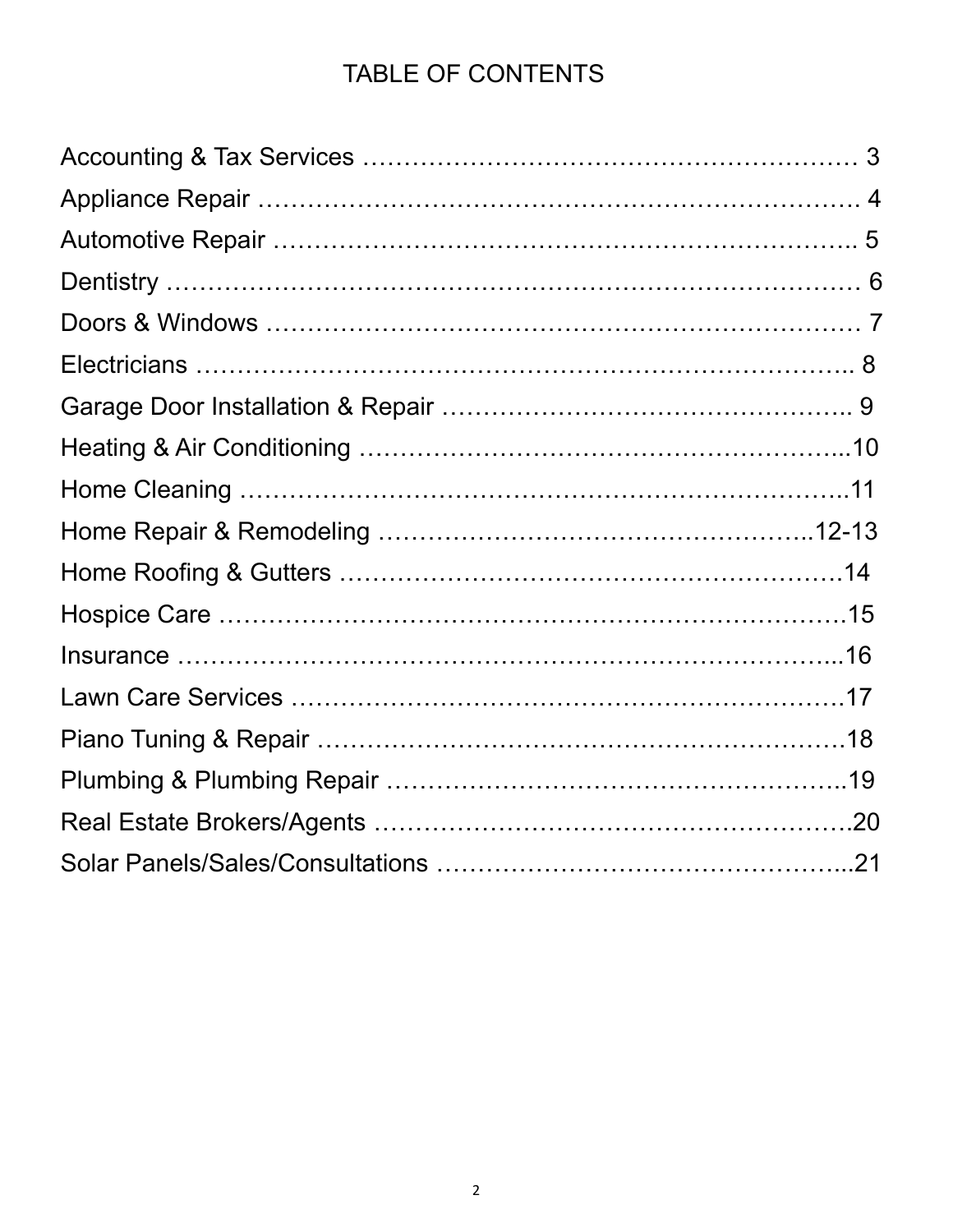#### **ACCOUNTING AND TAX SERVICES**

| <b>COMPANY NAME:</b>    | <b>ACCOUNTSFIT</b>             |
|-------------------------|--------------------------------|
| <b>COMPANY CONTACT:</b> | <b>PATTI FLANAGAN</b>          |
| <b>PHONE NUMBER:</b>    | 210-452-1828                   |
|                         |                                |
| <b>COMPANY NAME:</b>    | <b>AFFORDABLE TAX SERVICE</b>  |
| <b>CONTACT NAME:</b>    |                                |
| <b>PHONE NUMBER:</b>    | 210-563-9095                   |
| WEBSITE:                | www.affordable-tax-service.com |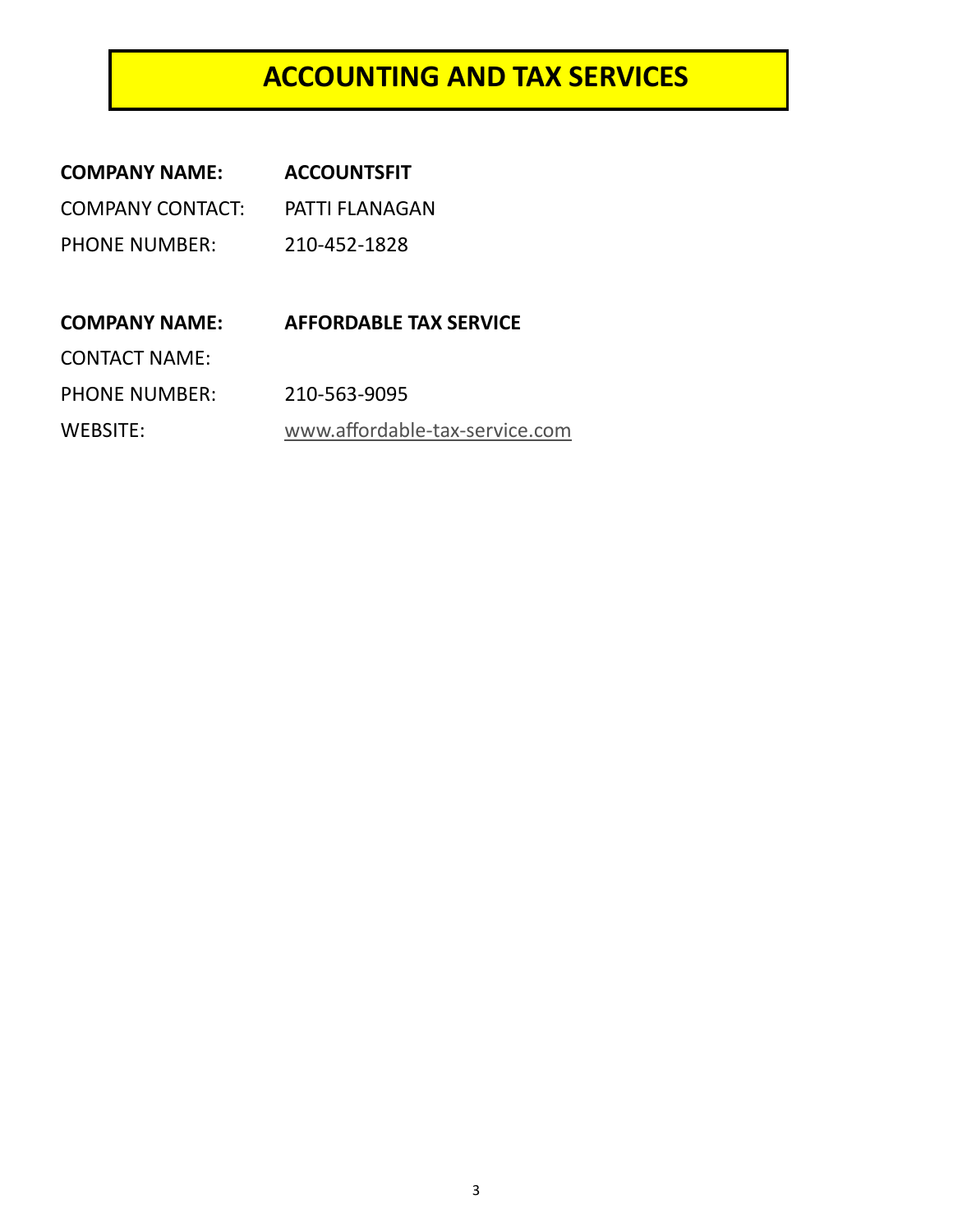#### **APPLIANCE REPAIR**

| <b>COMPANY NAME:</b> | <b>A-1 APPLIANCE SERVICE</b> |
|----------------------|------------------------------|
|                      |                              |

PHONE NUMBER: 210-494-3115

**COMPANY NAME: SOUTHWEST APPLIANCE REPAIR** PHONE NUMBER: 210-670-5685 WEBSITE: [www.SWApplianceRepair.com](http://www.SWApplianceRepair.com)

#### **COMPANY NAME: ALL TEXAS APPLIANCE REPAIR SAN ANTONIO**

COMPANY CONTACT: RUBEN

PHONE NUMBER: 210-774-1521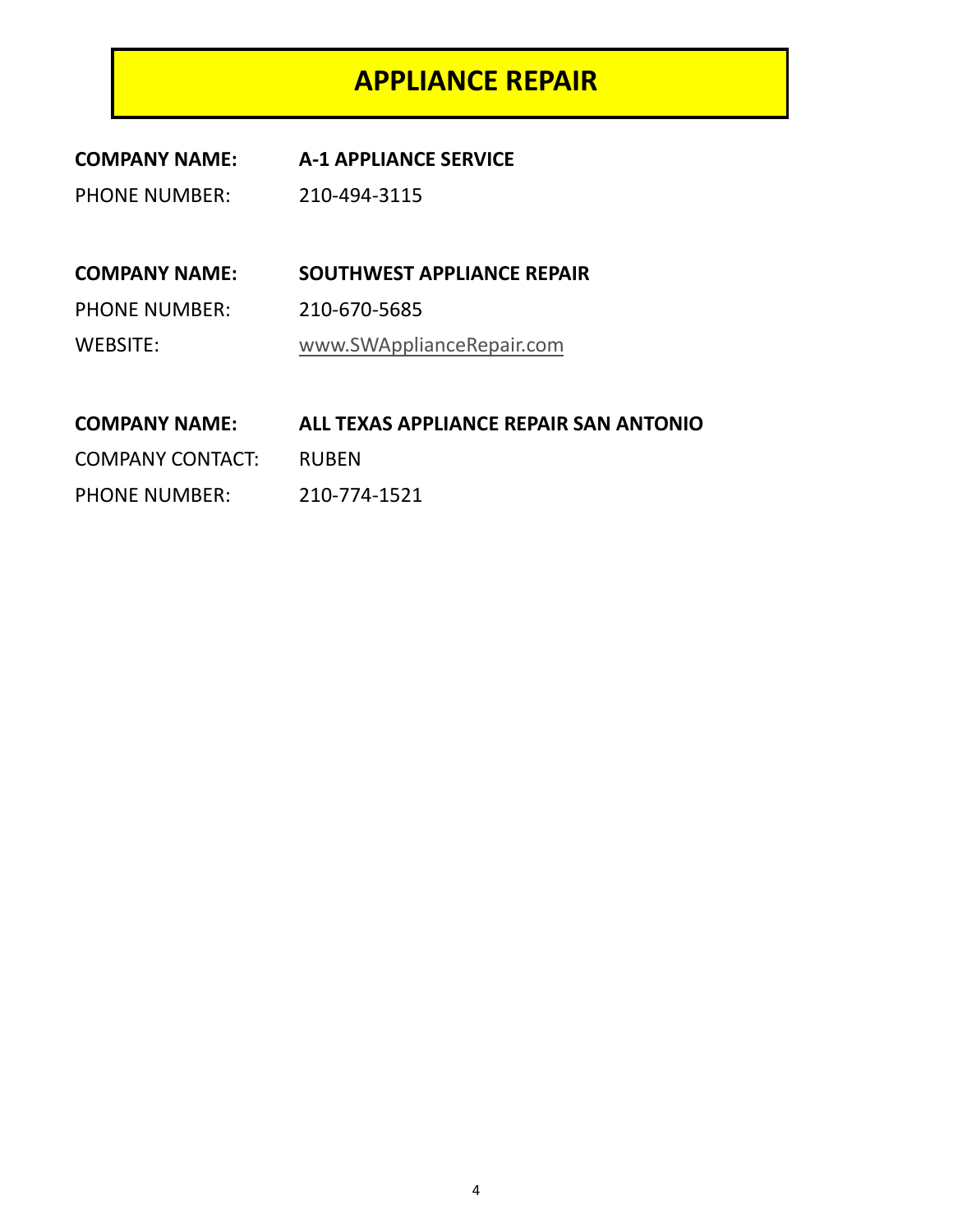#### **AUTOMOTIVE REPAIR**

| <b>COMPANY NAME:</b>    | <b>SUMMIT AUTOMOTIVE, INC.</b> |
|-------------------------|--------------------------------|
| <b>COMPANY CONTACT:</b> | <b>KEVIN HOESSLI</b>           |
| <b>PHONE NUMBER:</b>    | 210-680-5050                   |
| WEBSITE:                | www.SummitAutoSA.com           |
|                         |                                |

**COMPANY NAME: CORDES AUTOMOTIVE** COMPANY CONTACT: MICHAEL & ANGIE CORDES PHONE NUMBER: 210-317-5927

| <b>COMPANY NAME:</b> | <b>MANDER AUTOMOTIVE</b>     |
|----------------------|------------------------------|
| COMPANY CONTACT:     | <b>BOB MANDER</b>            |
| <b>PHONE NUMBER:</b> | 210-695-2255 OR 210-695-2256 |

| <b>COMPANY NAME:</b> | <b>ANDERSON'S GARAGE</b> |
|----------------------|--------------------------|
| <b>CONTACT NAME:</b> | <b>SEAN MULLINS</b>      |
| <b>PHONE NUMBER:</b> | 210-684-0521             |
| WEBSITE:             | ANDERSONGARAGE.COM       |

| <b>COMPANY NAME:</b> | <b>RUBEN'S AUTO</b> |
|----------------------|---------------------|
| <b>CONTACT NAME:</b> | LONNIE OR RUBEN     |
| <b>PHONE NUMBER:</b> | 210-647-1148        |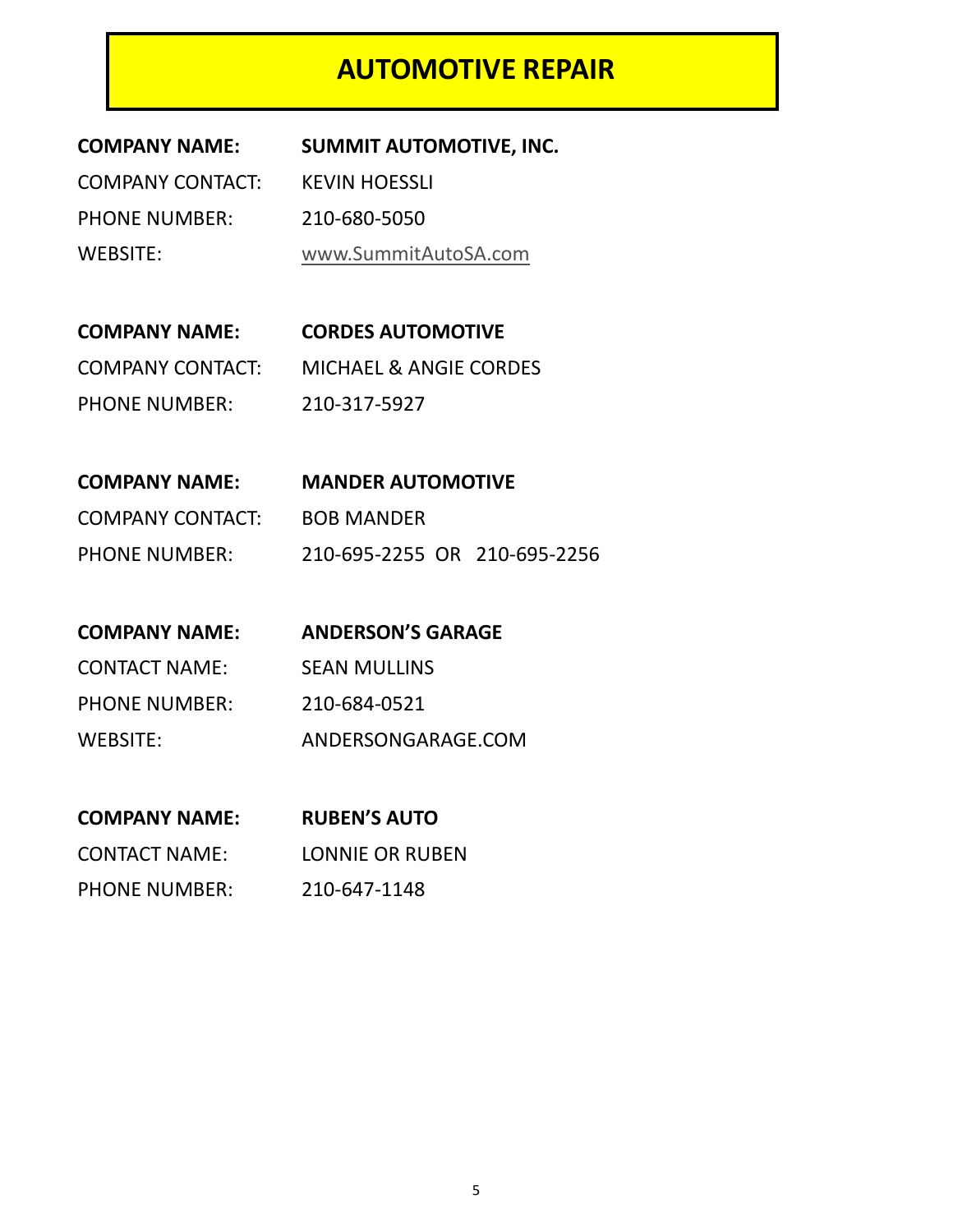#### **DENTISTRY**

| COMPANY NAME:        | <b>GENTLE FAMILY DENTISTRY</b> |
|----------------------|--------------------------------|
| <b>CONTACT NAME:</b> | <b>BRENT WALL, DDS</b>         |
| <b>PHONE NUMBER:</b> | 210-523-9696                   |
| WEBSITE:             | www.drbrentwall.com            |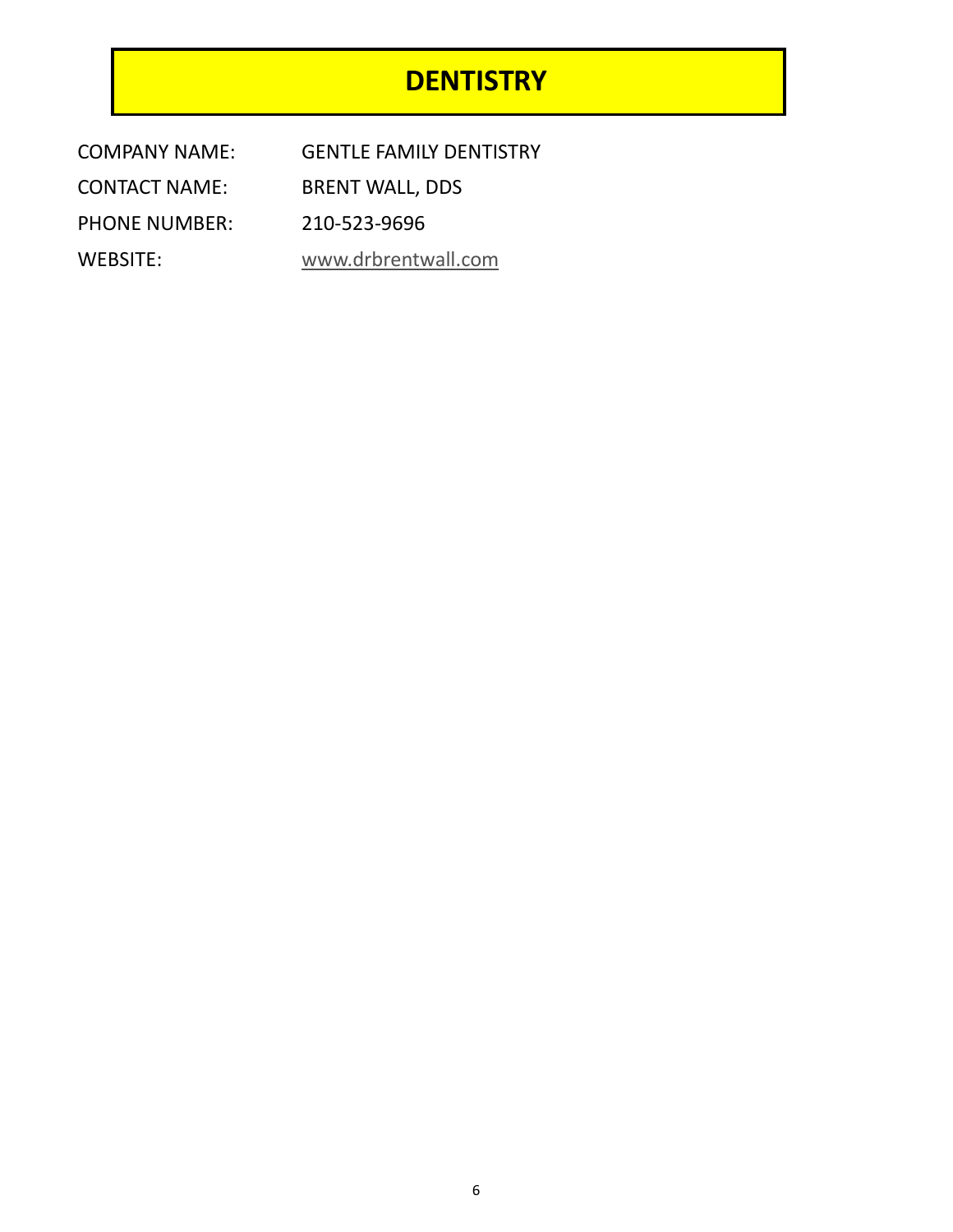#### **DOORS AND WINDOWS**

| <b>COMPANY NAME:</b>    | DOORSMART, LLC |
|-------------------------|----------------|
| <b>COMPANY CONTACT:</b> | JACK MARTIN    |
| <b>PHONE NUMBER:</b>    | 210-889-0973   |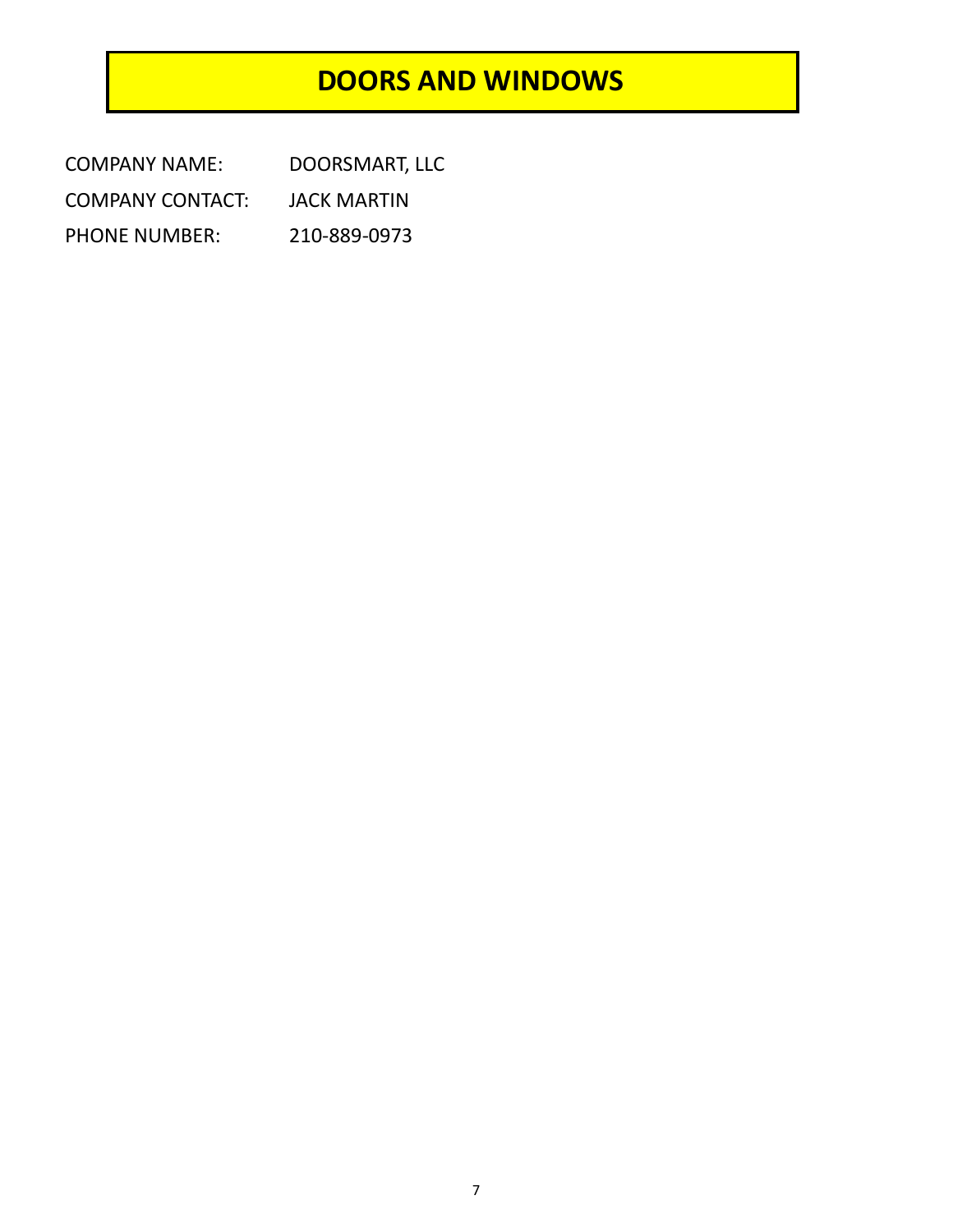#### **ELECTRICIANS**

| <b>COMPANY NAME:</b>    | DMG ELECTRIC            |
|-------------------------|-------------------------|
| <b>COMPANY CONTACT:</b> | <b>DEBBIE GRETCHNER</b> |
| <b>PHONE NUMBER:</b>    | 210-843-4407            |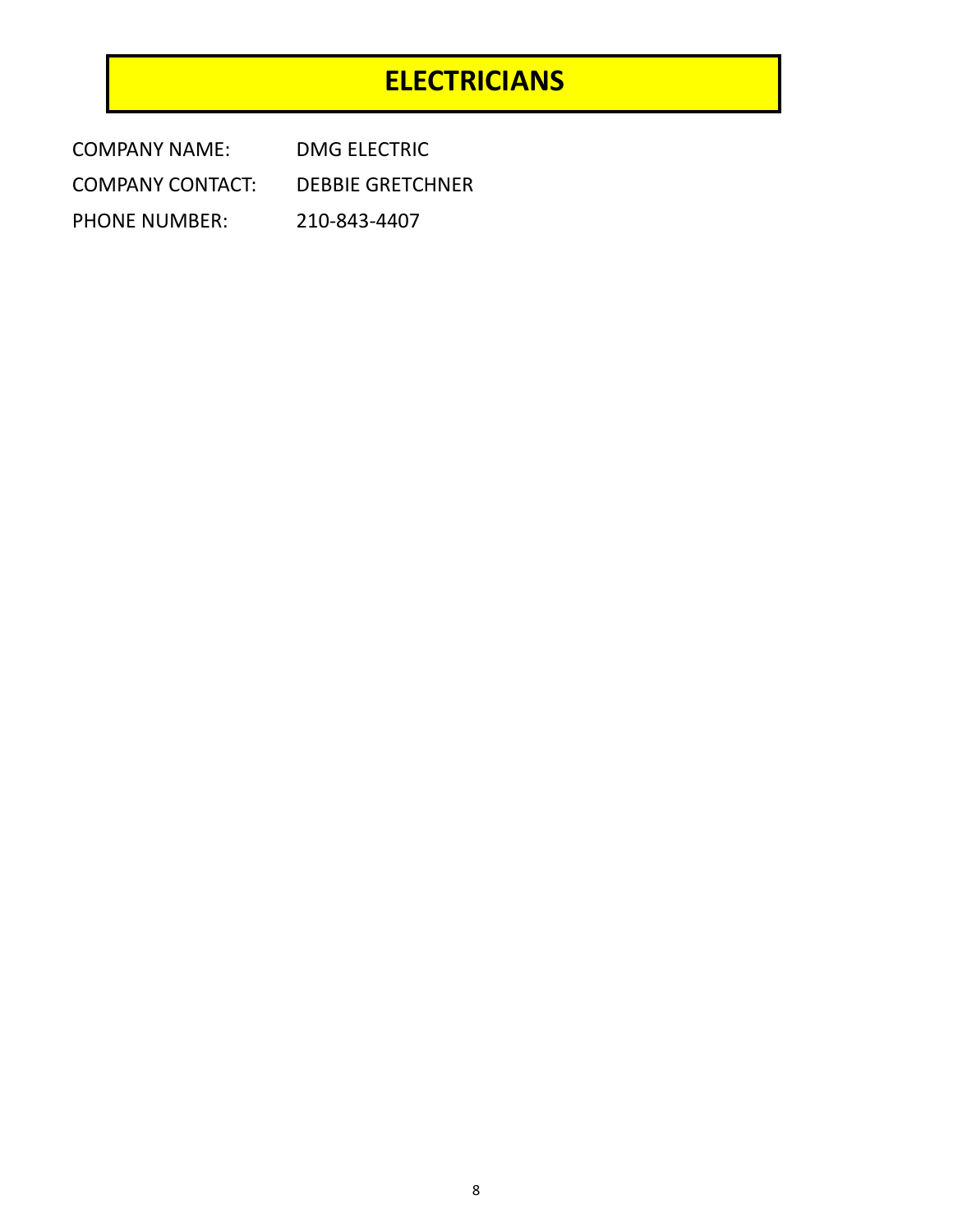### **GARAGE DOOR INSTALLATION AND REPAIR**

| <b>PARKER'S PROFESSIONAL SERVICES</b> |
|---------------------------------------|
| DOMINIC. J. PARKER                    |
| 210-505-2166                          |
|                                       |
| PREMIUM OVERHEAD DOOR, INC.           |
|                                       |
| 210-685-6427                          |
| www.premiumoverheaddoor.com           |
|                                       |
| <b>DNA GARAGE DOORS</b>               |
| <b>DERIC</b>                          |
| 210-998-9615                          |
|                                       |
| <b>HELOTES OVERHEAD GARAGE DOORS</b>  |
|                                       |
|                                       |
| 210-695-8983                          |
|                                       |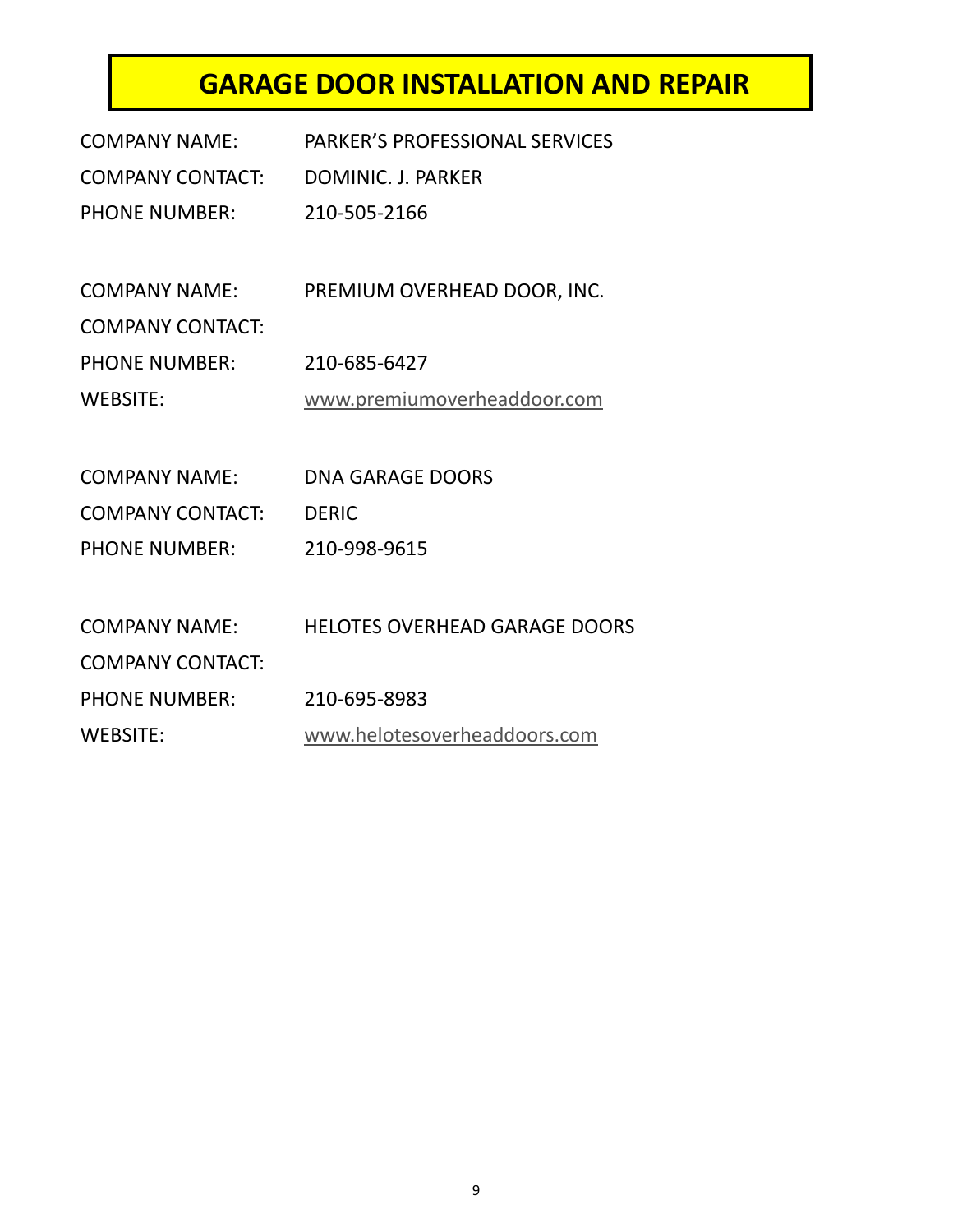#### **HEATING AND AIR CONDITIONING**

| <b>COMPANY NAME:</b>    | AIR CARE                   |
|-------------------------|----------------------------|
| <b>COMPANY CONTACT:</b> |                            |
| <b>PHONE NUMBER:</b>    | 210-495-3555               |
|                         |                            |
| COMPANY NAME:           | <b>EZ AIR CONDITIONING</b> |
| <b>COMPANY CONTACT:</b> |                            |
| <b>PHONE NUMBER:</b>    | 210-558-7883               |
|                         |                            |
| <b>COMPANY NAME:</b>    | AIR BY HAHN, INC.          |
| <b>COMPANY CONTACT:</b> | LEE HAHN                   |
| <b>PHONE NUMBER:</b>    | 210-649-4246               |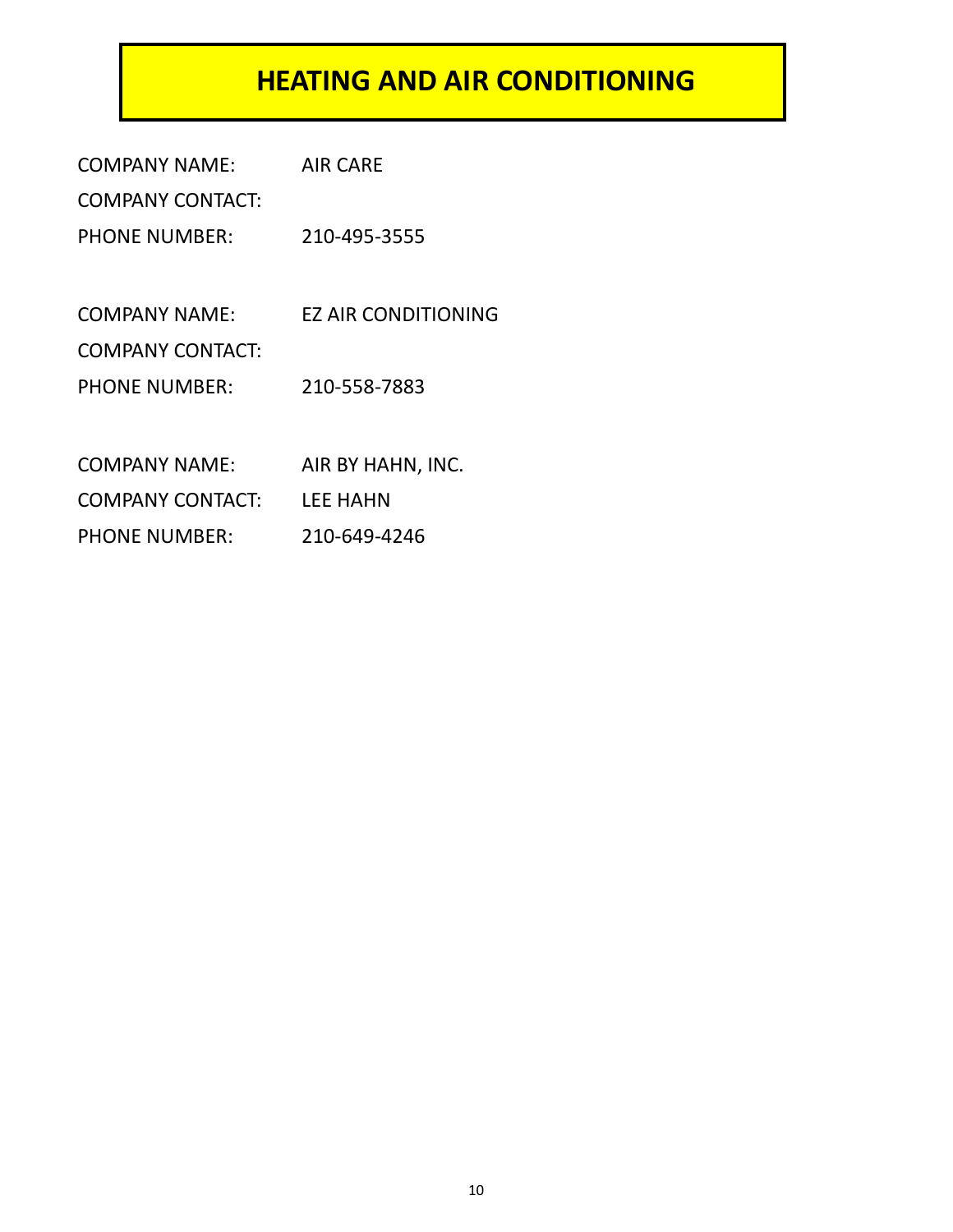#### **HOME CLEANING**

| <b>COMPANY NAME:</b>    | <b>MALEC'S HOUSE CLEANING</b>       |
|-------------------------|-------------------------------------|
| <b>COMPANY CONTACT:</b> | ANNA PADGETT-MALEC, & PATRICK MALEC |
| <b>PHONE NUMBER:</b>    | TEXT TO 757-778-1847                |
|                         |                                     |
| <b>COMPANY NAME:</b>    | ALPHA OMEGA TOTAL RESTORATION       |
| <b>COMPANY CONTACT:</b> |                                     |
| <b>PHONE NUMBER:</b>    | 210-909-5224                        |
|                         |                                     |
| <b>COMPANY NAME:</b>    | ANGIE'R CLEANING SERVICES           |
| EMAIL;                  | angiesrcleaning@gmail.com           |
| <b>PHONE NUMBER:</b>    | 210.380.5799                        |
|                         |                                     |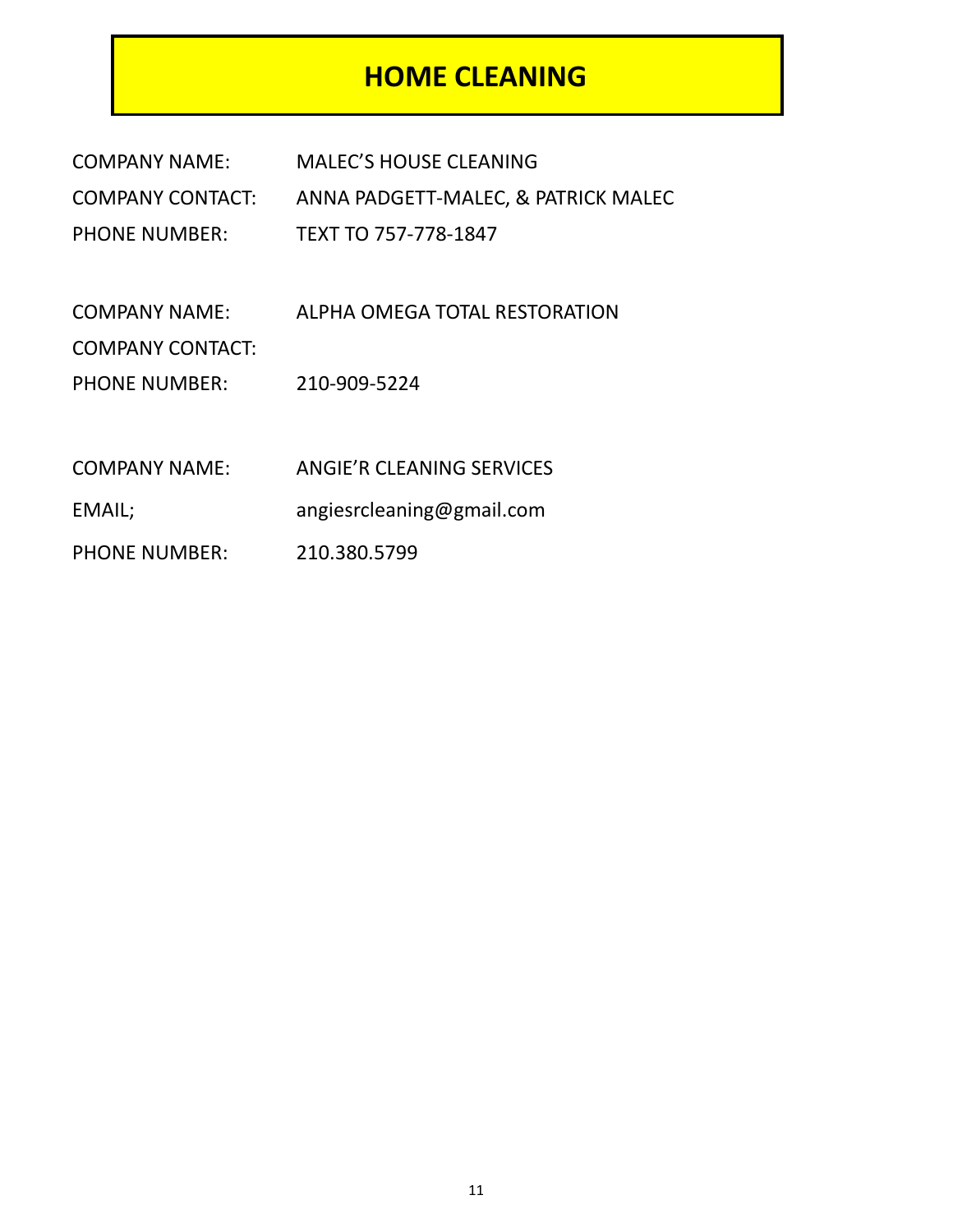#### **HOME REPAIR AND REMODELING**

| <b>COMPANY NAME:</b>    | PATRICK BUSINESS ENTERPRISES, LLC |
|-------------------------|-----------------------------------|
| <b>COMPANY CONTACT:</b> | <b>JOHN PATRICK</b>               |
| <b>PHONE NUMBER:</b>    | 210-896-2467                      |
|                         |                                   |
| <b>COMPANY NAME:</b>    | <b>PR CENTER</b>                  |
| <b>CONTACT NAME:</b>    | <b>NAIM RUIZ</b>                  |
| <b>PHONE NUMBER:</b>    | 210-390-1296                      |
|                         |                                   |
| <b>COMPANY NAME:</b>    | <b>ROY HERNANDEZ</b>              |
| <b>CONTACT:</b>         | <b>ROY HERNANDEZ</b>              |
| <b>PHONE NUMBER:</b>    | 210-792-5385                      |
|                         |                                   |
| <b>COMPANY NAME:</b>    | <b>TEXAS MODERN CONTRACTING</b>   |
| <b>CONTACT NAME:</b>    | <b>DAVID GONZALES</b>             |
| <b>PHONE NUMBER:</b>    | 210-889-2711                      |
|                         |                                   |
| <b>COMPANY NAME:</b>    | <b>WILLIAM SPARKS</b>             |
| <b>COMPANY CONTACT:</b> | <b>WILLIAM SPARKS</b>             |
| <b>PHONE NUMBER:</b>    | 210-273-9055                      |
|                         |                                   |
| <b>COMPANY NAME:</b>    | <b>ANDY WALKER</b>                |
| <b>COMPANY CONTACT:</b> | <b>ANDY WALKER</b>                |
| <b>PHONE NUMBER:</b>    | 210-683-2362                      |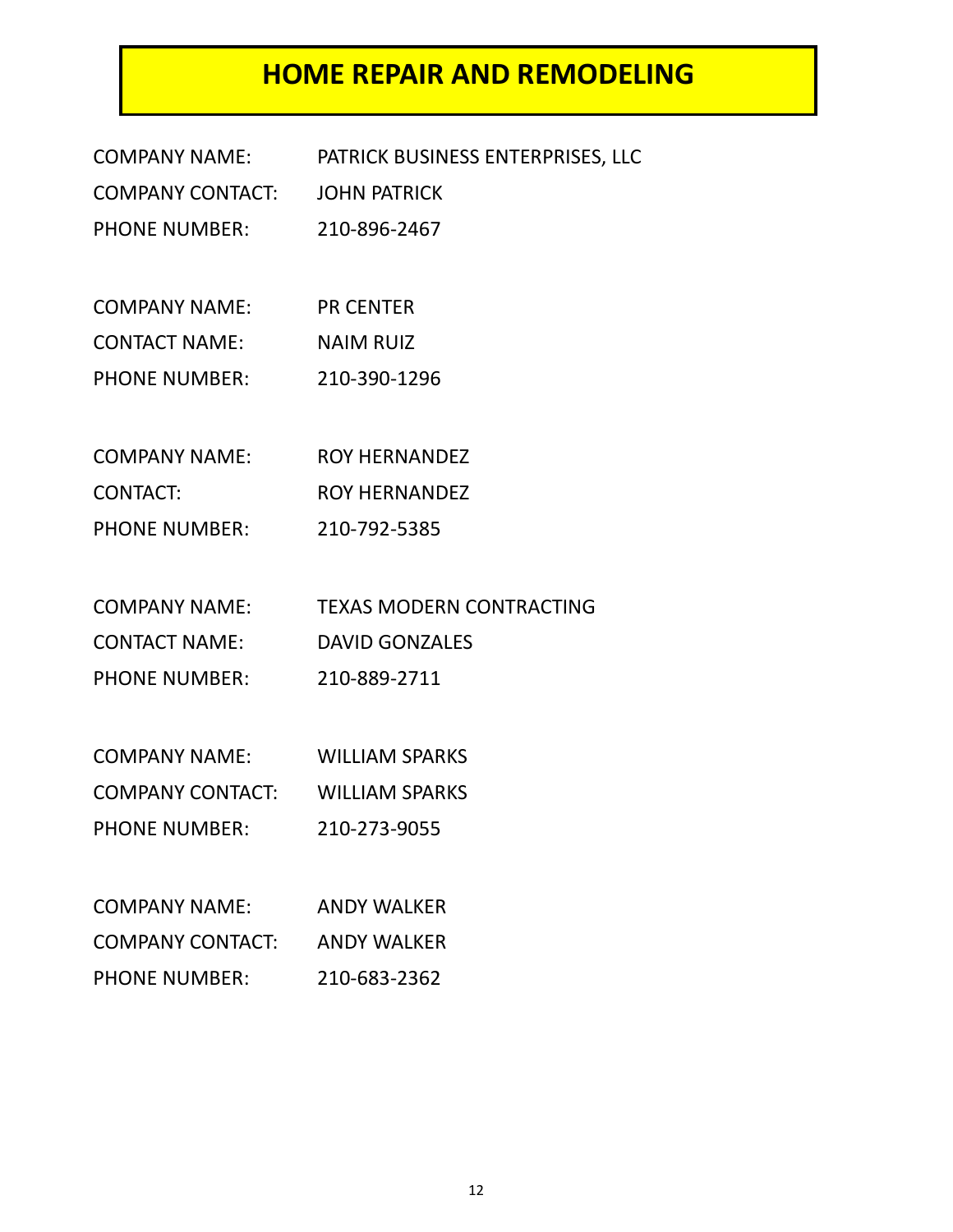## **HOME REPAIR AND REMODELING (CONT.)**

| COMPANY NAME:                | <b>FIDEL PEREZ</b>                 |
|------------------------------|------------------------------------|
| COMPANY CONTACT: FIDEL PEREZ |                                    |
| <b>PHONE NUMBER:</b>         | 210-393-4138                       |
|                              |                                    |
| COMPANY NAME:                | J'S AFFORDABLE REMODELING          |
| <b>CONTACT NAME:</b>         | <b>JACOB COLUNGA</b>               |
| <b>PHONE NUMBERS:</b>        | (C) 210-316-9176; (H) 210-435-0246 |
|                              |                                    |
| COMPANY NAME:                | <b>MARK MUNOZ</b>                  |
| <b>CONTACT NAME:</b>         | <b>MARK MUNOZ</b>                  |
| <b>PHONE NUMBER:</b>         | 520-205-0478                       |
|                              |                                    |
| COMPANY NAME:                | <b>JB PROFESSIONAL FENCE</b>       |
| <b>CONTACT NAME:</b>         | <b>ROBERT BRIONES</b>              |
| <b>PHONE NUMBER:</b>         | 210-660-2658                       |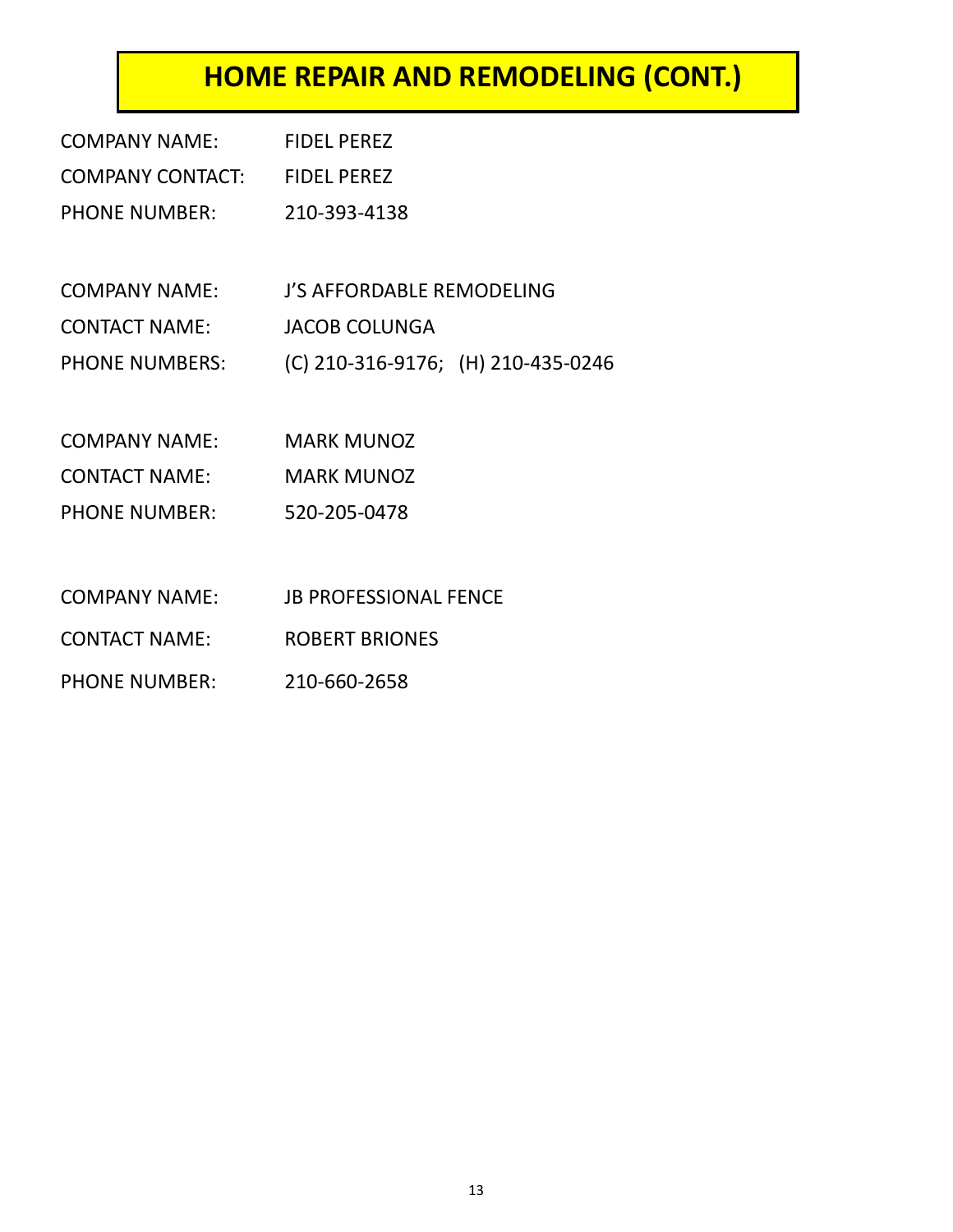#### **HOME ROOFING AND GUTTERS**

| <b>COMPANY NAME:</b> | PRIME SEAMLESS GUTTERS AND ROOFING, LLC |
|----------------------|-----------------------------------------|
| <b>CONTACT NAME:</b> | <b>MIKE ORTIZ</b>                       |
| <b>PHONE NUMBER:</b> | 210-246-3931                            |
| <b>WEBSITE:</b>      | www.primeseamless.com                   |
|                      |                                         |
| <b>COMPANY NAME:</b> | <b>ACTION ROOFING &amp; REMODELING</b>  |
| <b>CONTACT NAME:</b> | <b>WILLIAM CLARKSON</b>                 |
| <b>PHONE NUMBER:</b> | 210-650-4559                            |
| <b>WEBSITE:</b>      | www.actionroofingandremodeling.com      |
|                      |                                         |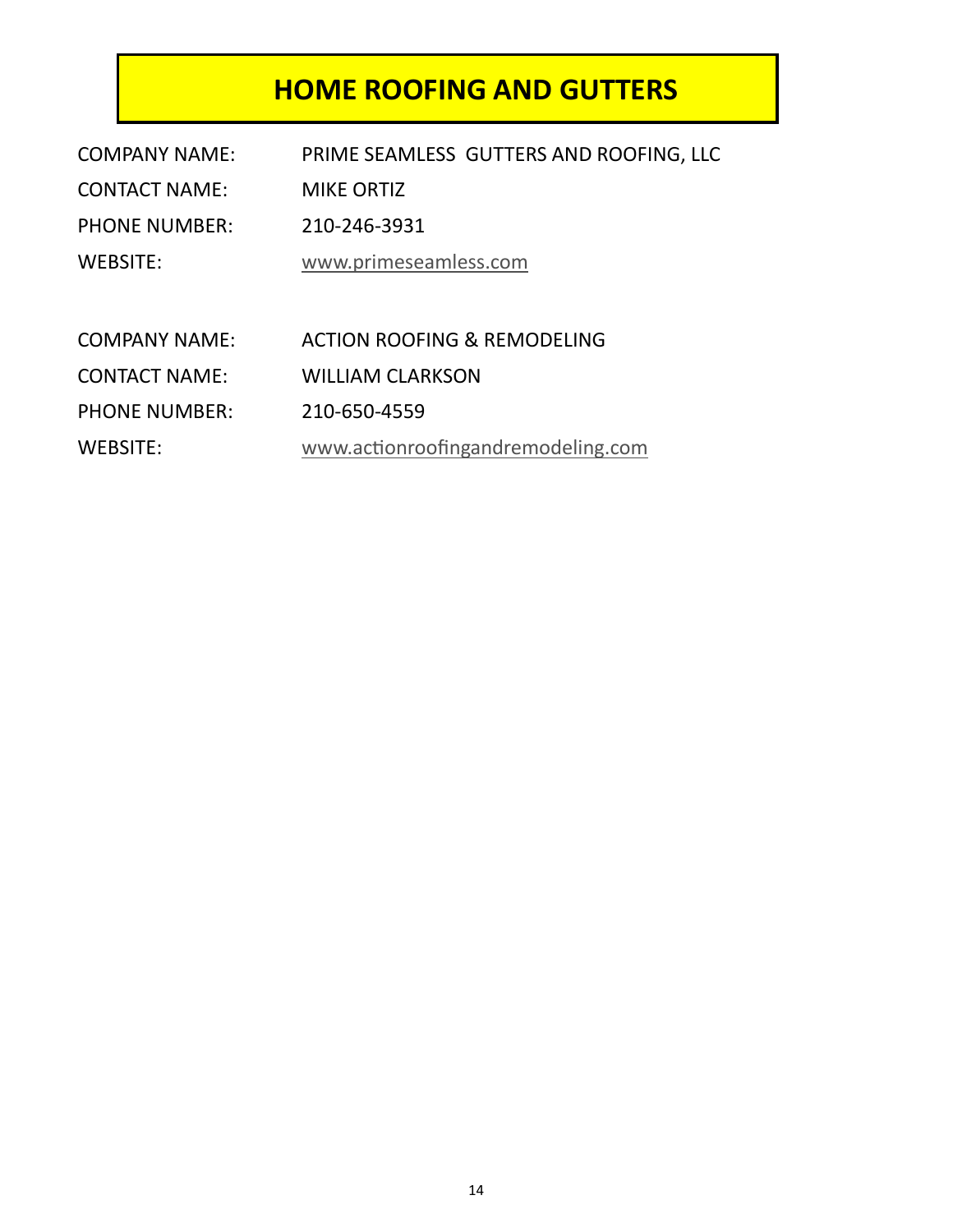#### **HOSPICE CARE**

COMPANY NAME: EMBRACE HOSPICE

CONTACT NAME: STACY BUCK

PHONE NUMBER: (O) 210-691-3600; (C) 210-838-1579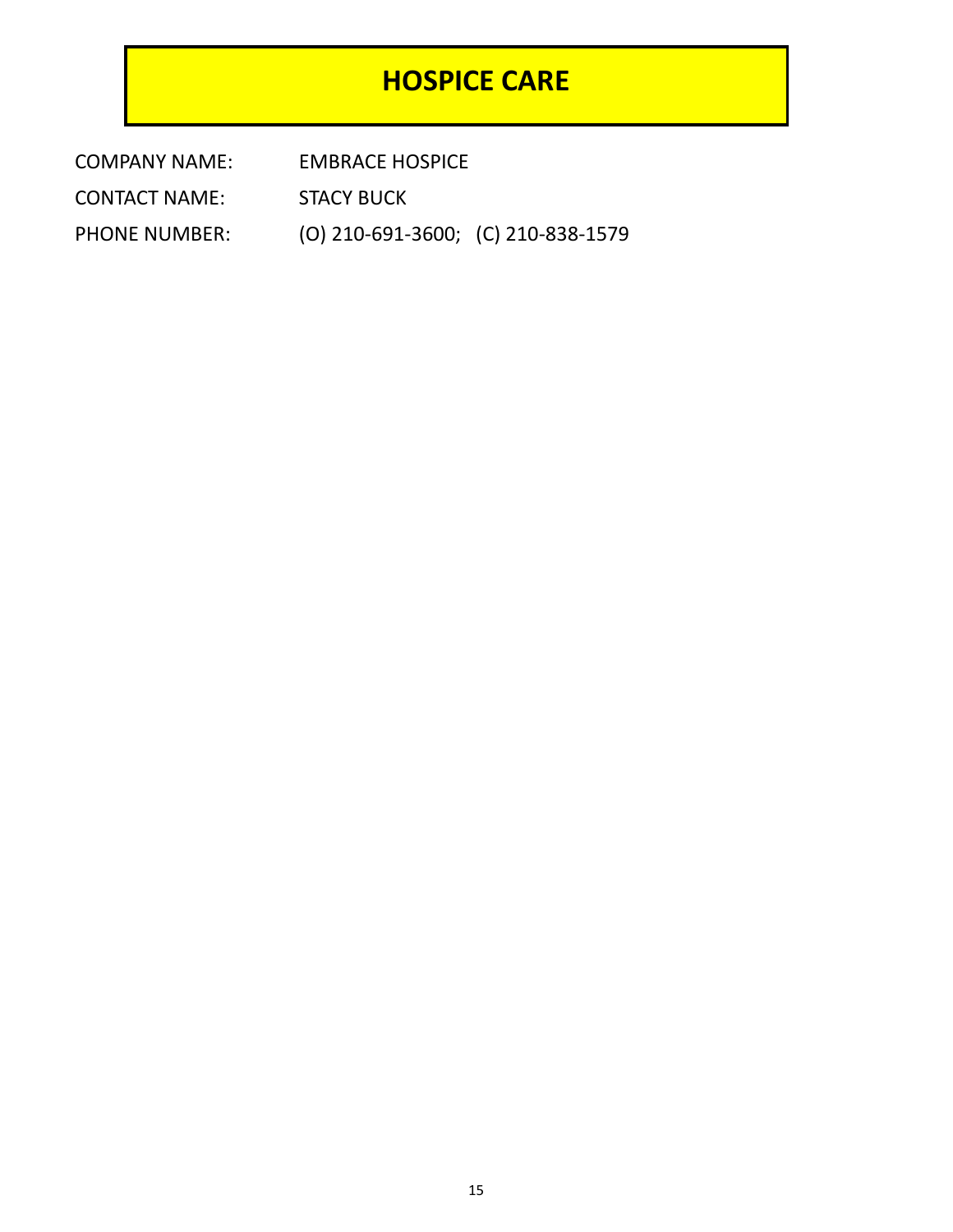#### **INSURANCE**

| <b>COMPANY NAME:</b> | <b>JOEL GONZALES AGENCY</b>              |
|----------------------|------------------------------------------|
| <b>CONTACT NAME:</b> | <b>JUDITH GONZALES OR JOEL GONZALES</b>  |
| <b>PHONE NUMBER:</b> | 210-314-7514                             |
|                      |                                          |
| <b>COMPANY NAME:</b> | <b>ZENITH FREEDOM FINANCIAL SERVICES</b> |
| <b>CONTACT NAME:</b> | <b>EDWARD QUISENBERRY</b>                |
| <b>PHONE NUMBER:</b> | 210.680.0149                             |
| EMAIL:               | financialfreedom1st@gmail.com            |
| <b>WEBSITE:</b>      | www.ZenithFreedom.com                    |
| ADDRESS:Q            | P.O. BOX 681741<br>SAN ANOTNIO, TX 78268 |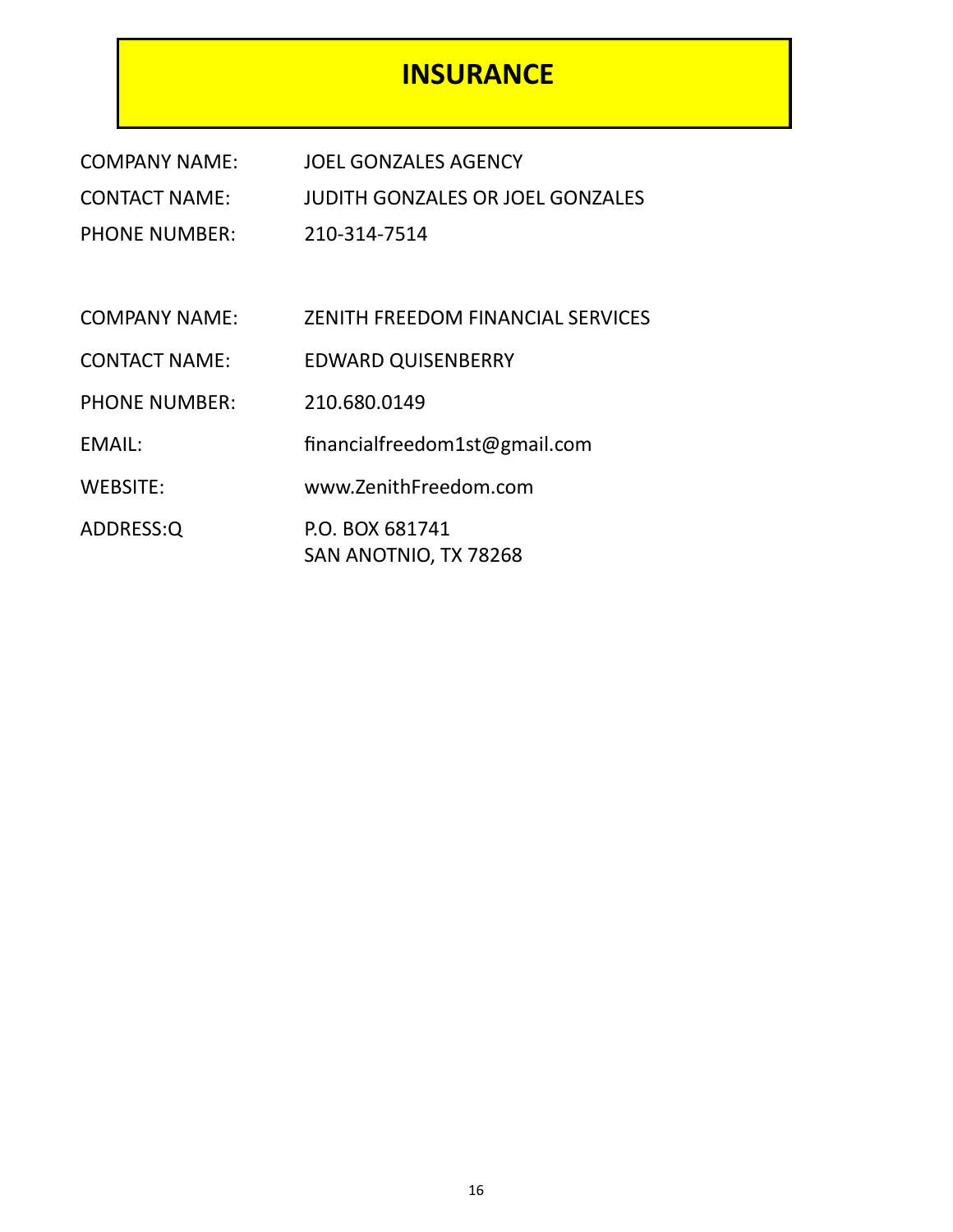#### **LAWN CARE SERVICES**

| <b>COMPANY NAME:</b> | <b>B.C. LAWN SERVICE</b>         |
|----------------------|----------------------------------|
| <b>CONTACT NAME:</b> | <b>KYLE CREWS</b>                |
| <b>PHONE NUMBER:</b> | 210305-2285                      |
|                      |                                  |
| <b>COMPANY NAME:</b> | <b>MIKE'S YARD SERVICE</b>       |
| <b>CONTACT NAME:</b> | <b>MIKE ESTES</b>                |
| <b>PHONE NUMBER:</b> | 210-667-3571                     |
|                      |                                  |
| <b>COMPANY NAME:</b> | <b>MCHUGH'S TREE SERVICE</b>     |
| <b>CONTACT NAME:</b> | <b>SEAN McHUGH</b>               |
| <b>PHONE NUMBER:</b> | 210-279-2803                     |
|                      |                                  |
| <b>COMPANY NAME:</b> | <b>GREEN FOREVER LANDSCAPING</b> |
| <b>CONTACT NAME:</b> | <b>SILVIO JOSE GOCHE</b>         |
| <b>PHONE NUMBER:</b> | 210-683-2595                     |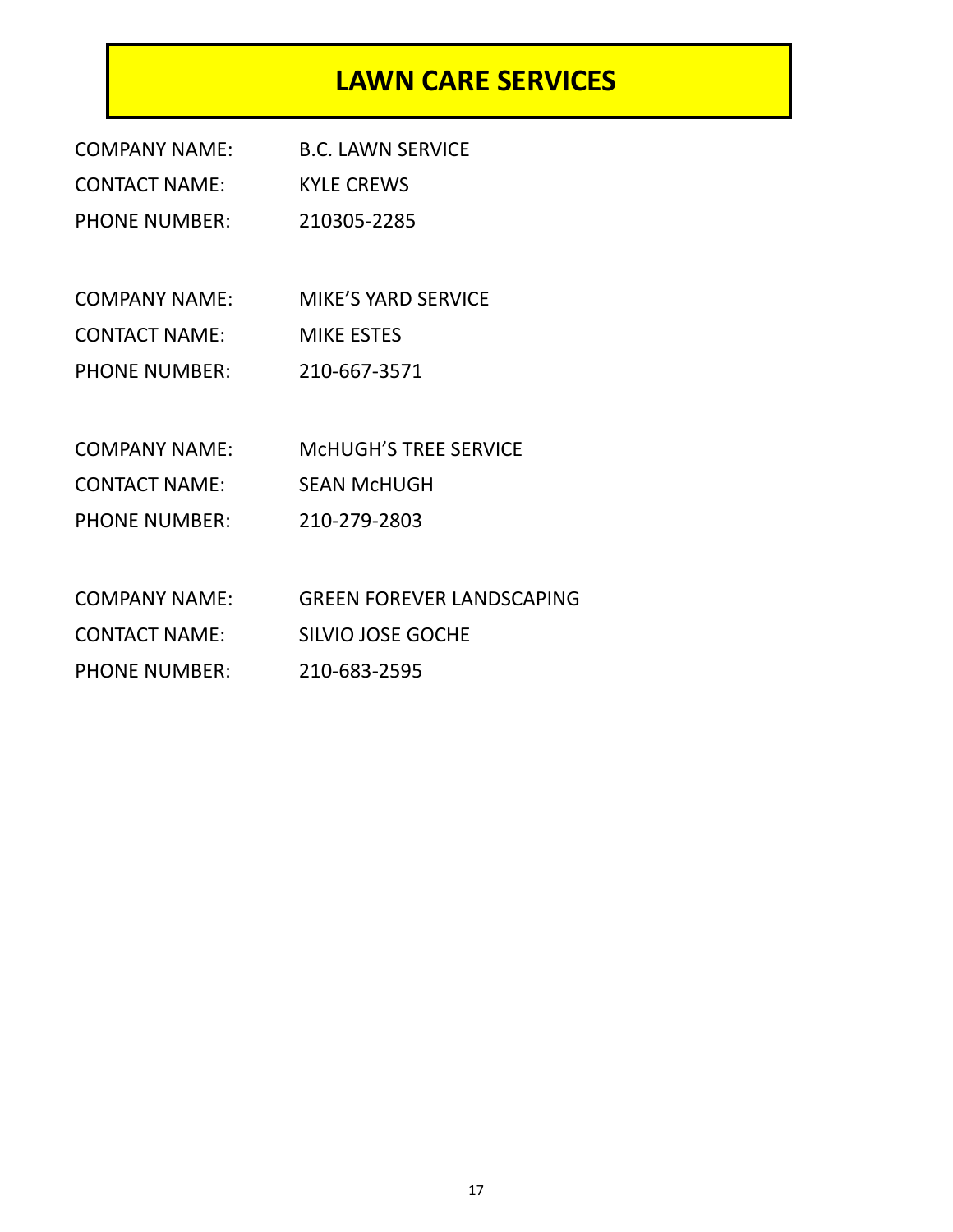#### **PIANO TUNING AND REPAIR**

| <b>COMPANY NAME:</b> | A-440 PROFESSIONAL PIANO TUNER AND REPAIR |
|----------------------|-------------------------------------------|
| <b>CONTACT NAME:</b> | <b>RUSSELL NORLIE</b>                     |
| <b>PHONE NUMBER:</b> | 210-818-7800                              |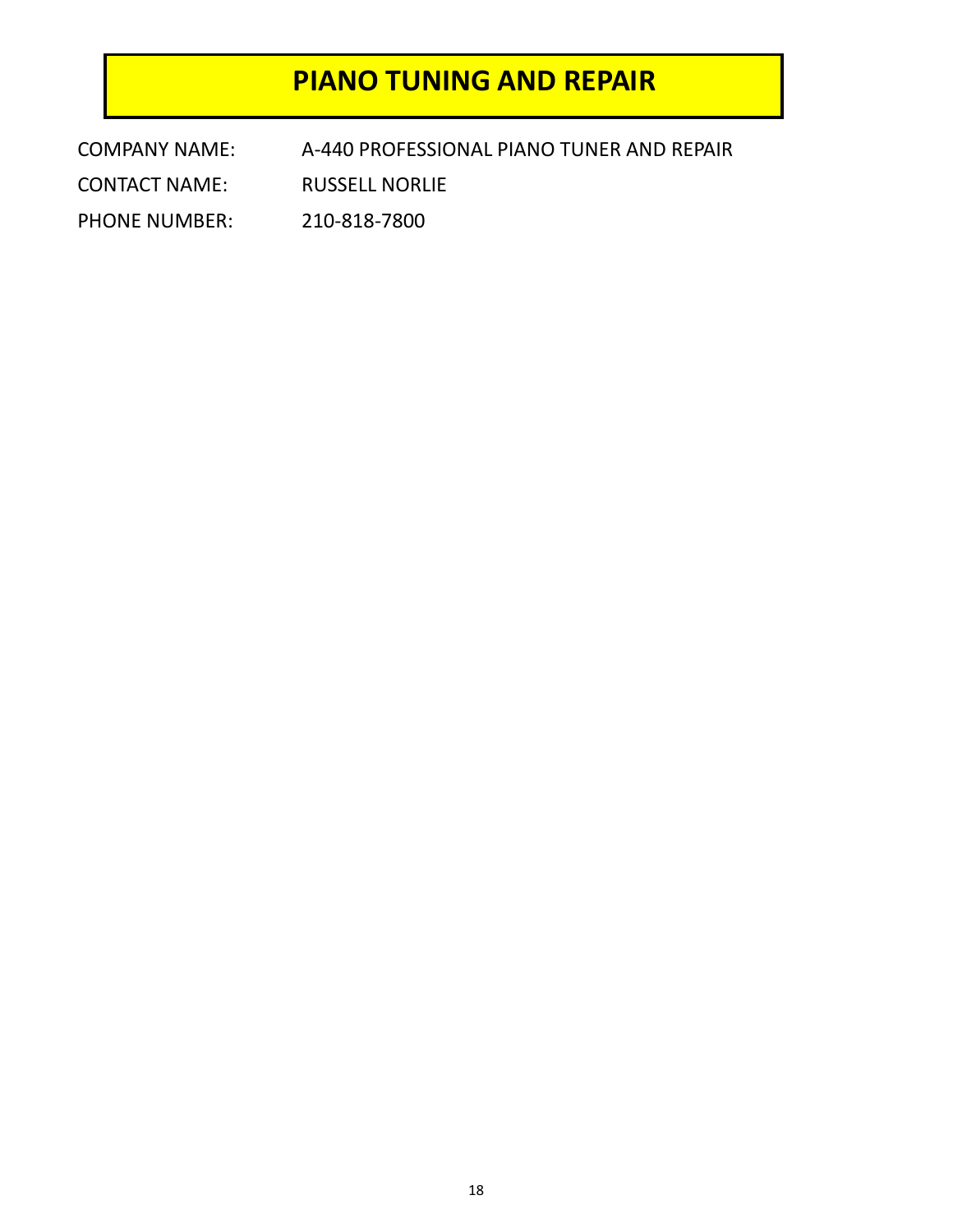#### **PLUMBING AND PLUMBING REPAIR**

| COMPANY NAME:        | KIRK GRAHAM     |
|----------------------|-----------------|
| <b>CONTACT NAME:</b> | KIRK GRAHAM     |
| <b>PHONE NUMBER:</b> | 210-313-8852    |
|                      |                 |
| COMPANY NAME:        | TIETZE PLUMBING |
| <b>CONTACT NAME:</b> |                 |
| <b>PHONE NUMBER:</b> | 210-688-3350    |
|                      |                 |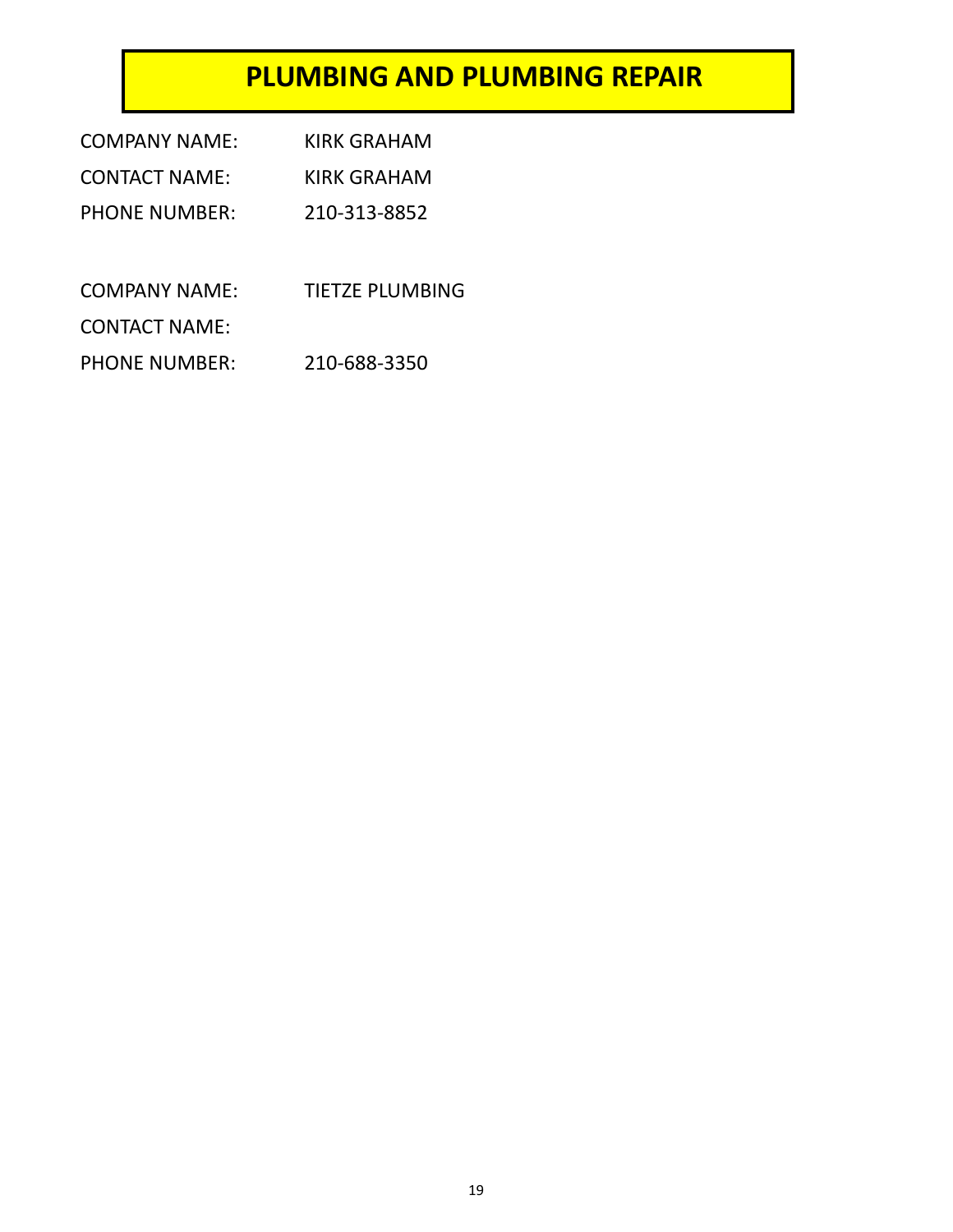## **REAL ESTATE BROKERS/AGENTS**

| <b>COMPANY NAME:</b> | <b>M. STAGERS REALTY PARTNERS</b>       |
|----------------------|-----------------------------------------|
| <b>CONTACT NAME:</b> |                                         |
| <b>PHONE NUMBER:</b> | 210-305-5665                            |
| <b>WEBSITE:</b>      | www.mstagersrealtypartners.com          |
|                      |                                         |
| <b>COMPANY NAME:</b> | RE/MAX NORTH-SAN ANTONIO                |
| <b>CONTACT NAME:</b> | CATHERINE ILONGO REALTOR, CRS, ABR, MBA |
| <b>PHONE NUMBER:</b> | 210-410-1918                            |
|                      |                                         |
| <b>COMPANY NAME:</b> | THE HORN COMPANY REAL ESTATE GROUP      |
| <b>CONTACT NAME:</b> | <b>SHARON FITZPATRICK, GRI</b>          |
| <b>PHONE NUMBER:</b> | (O) 210-695-5000; (C) 210-415-3991      |
| <b>WEBSITE:</b>      | www.thehornco.com                       |
|                      |                                         |
| <b>COMPANY NAME:</b> | KIMBERLY HOWELL PROPERTIES              |
|                      |                                         |

CONTACT NAME: LINDA MOSS

PHONE NUMBER: 210-264-4513